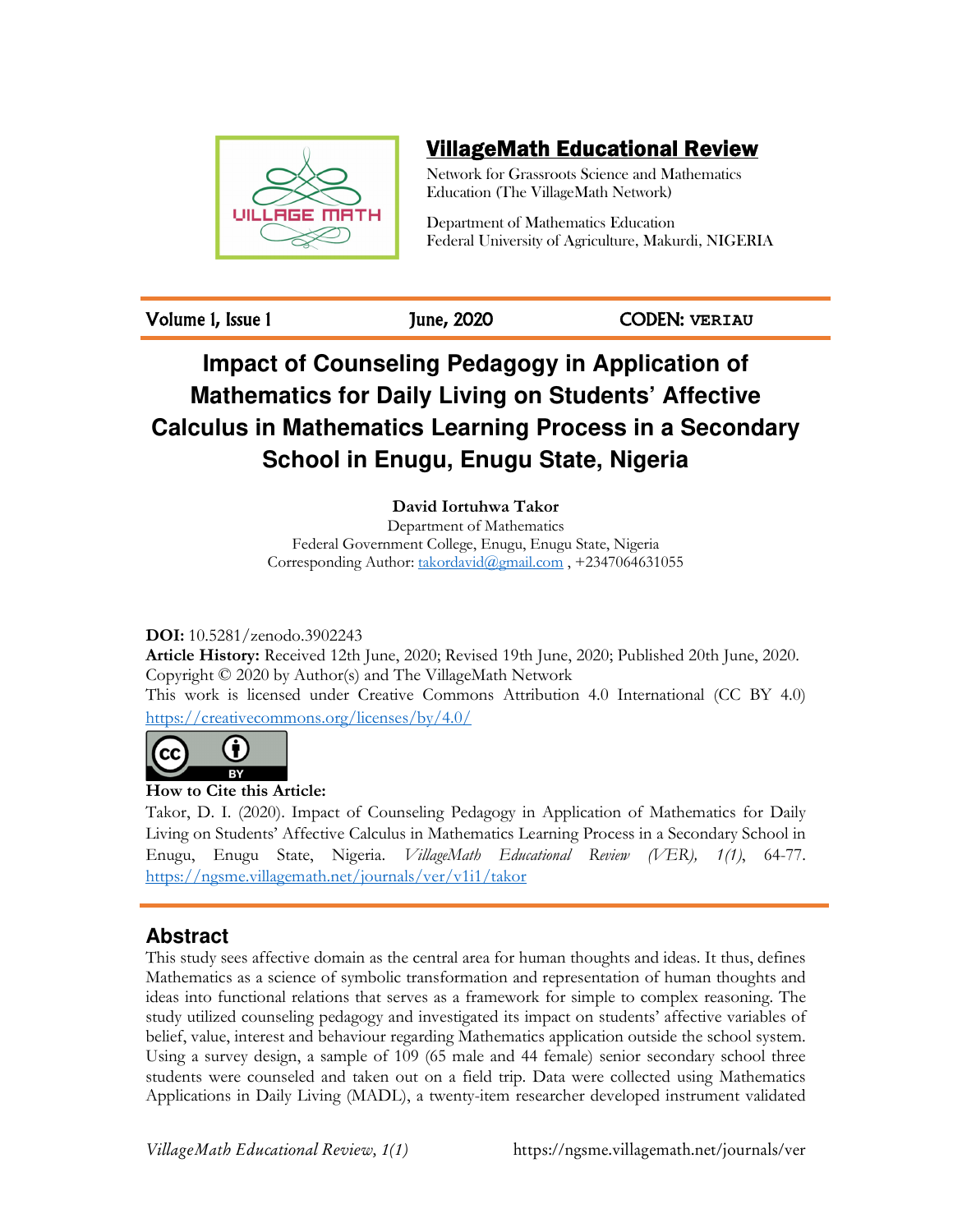by five experts. The results of the study revealed that due to counseling pedagogy students' belief in, value for, interest in and behaviour towards application of Mathematics outside the school system were improved to a great extent. Recommendations among others were that counseling and field trips should be used as a teaching pedagogy in Mathematics. These should be carried out at least once every term by Mathematics teachers to show Mathematics application in daily activities.

**Keywords:** Mathematics Applications, School Mathematics, Calculus, Affective Domain (Psyche), Field Trip, Counseling Pedagogy, Tailoring

#### **Introduction**

The most frequent question students do ask Mathematics teachers is "how can we apply the *x* and *y* variables of Mathematics in our various life endeavor as we leave school system"? This question seems to be indicating that Mathematics teaching is mainly been focused on written examinations, thus, creating a gap between the affective, the cognitive and the psychomotor domains functioning that are supposed to be working together in the Mathematics teaching and learning processes. This may be the reason why Boyd, Dooley and Felton (2006) posit that, at every level, every state or stage, even in adult, we cannot find change which is purely cognitive without *affect* nor a purely affective state without a cognitive element involved. In their suggestion, Gresalfi and Cobb (2006) posit that, learning Mathematics is more than just the acquisition of skills and knowledge, and it is not sufficient to focus exclusively on the ideas and skills that we want students to learn. It therefore seems that, Mathematics teaching methods that provide first hand learning experiences to students may help better in closing the observed gap between the affective, the cognitive and the psychomotor domain functioning. Thus, Attard (2015) opined that, the coming together of the three domains leads to students feeling good, thinking hard, and actively participating in their Mathematics learning. The good feeling in Mathematics learning is the major emotional issues that call for students' attention while learning Mathematics.

Mathematics and all kinds of learning are viewed as the mental activity by which knowledge and skills, habits and attitudes, virtues and ideas are acquired, retained and utilized resulting in the progressive adoption and modification of conduct and behaviour (Okoye, 2010). In this regard, field trip counseling pedagogy serves to provide unique opportunities for students to engage in learning beyond the classroom, with opportunities for connecting both theory and practice, and provide a way for students to contextualize the study of concepts and subject matter. This is because students gain understanding through personal connections, and they also develop emotional connections to the subject matter. Field trip, also termed as an instructional trip, school excursion, or school journey, is defined as a school or class trip with an educational intent in which students interact with the setting, displays, and exhibits to gain an experiential connection to the ideas, concepts, and subject matter (Krepel & Duvall in Behrendt & Franklin, 2014). Counseling according to Oviogbodu (2015) defined as a number of procedures in assisting an individual to solve his problems, seems helpful. Through counseling, students are assisted to be disciplined and become able to deal with challenges and realities they face in their academic, social and physical environment. It means that counseling is more involved emotionally in the affective system which has such variables like emotions or feelings, values, interest, attitudes and behviour. These variables, if properly harnessed will bring about the required affective calculus in an individual.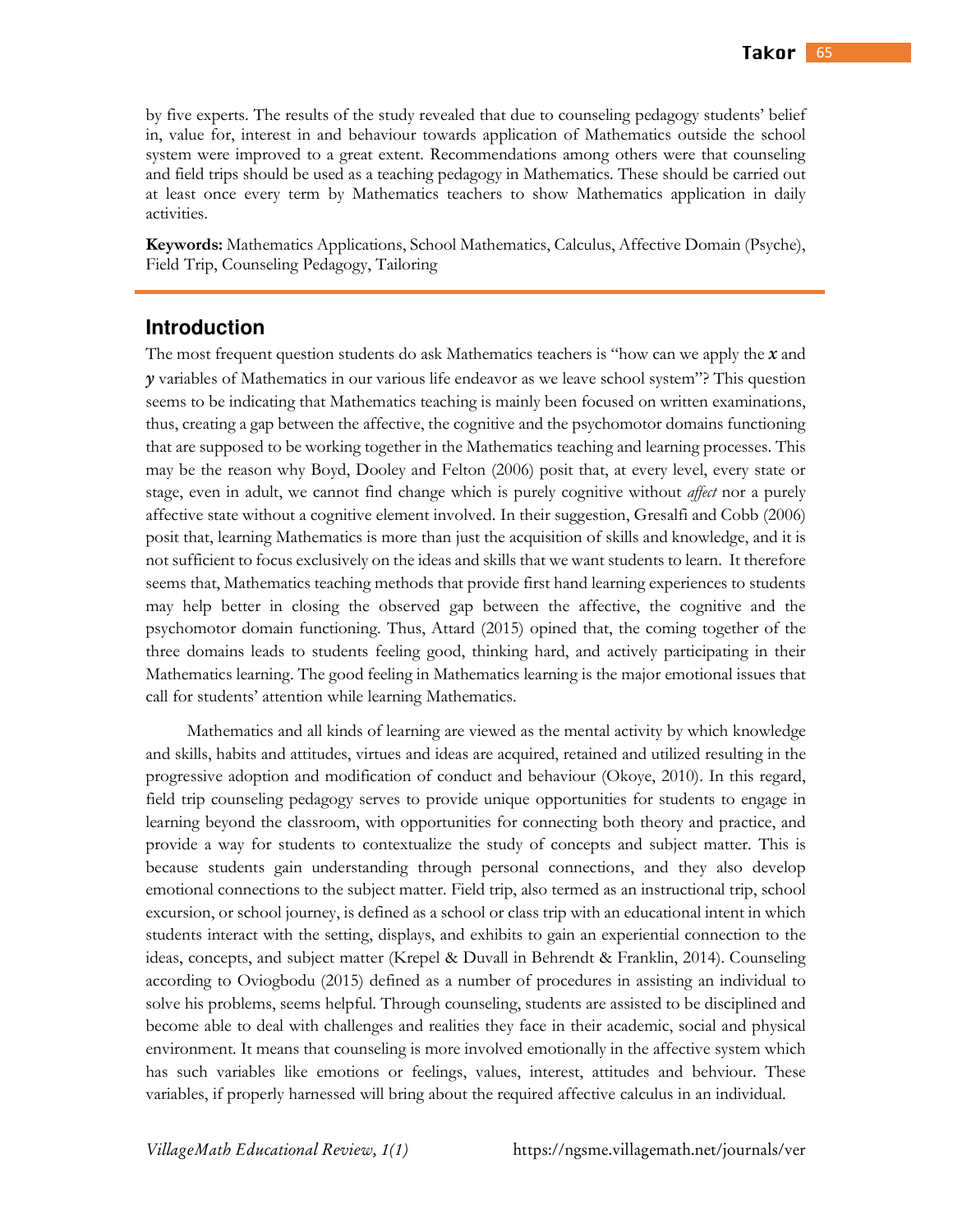Calculus in Mathematics means the rate of infinitesimal change (differentiation) and cumulative growth (integration) observed or that can be measured over a given period of time. This mathematical concept of calculus in most cases is expressed in the form of a function. A function in Mathematics is a rule that assigns a variable (dependent) quantity to another variable (independent) quantity. This is algebraically expressed as;  $y = ax + b$  (for linear function) or  $y =$  $ax^2 + bx + c$  (for quadratic function) where, *y* is the dependent variable and *x* the independent variable, while *a*, *b* and *c* are constants. In the context of Mathematics teaching and learning processes, students' affective calculus translate as the mental changes acquired through Mathematics learning activities or experiences. Experiences, environment, social interactions and reflection all contribute to a person's affective development that lead to formation of attitude, values, beliefs and interest (Wendee, 2015). Affect is valued as a necessary feature in education which is essential for the development of good character, beliefs, and values, leading to positive citizenship. These changes are inculcated to students through Mathematics teacher's pedagogies expected to bring about human affective calculi of value re-orientation. It is in regard to value reorientation focused in Mathematics teaching and learning processes that this study focuses on the human affective variables of beliefs, values, interests and behaviors of students' in application of Mathematics in daily living. Hence, the need to use among other methods, field trip counseling pedagogy in Mathematics teaching and learning processes.

Studies have revealed that affective system or emotion occurs before cognition, and that they have different functions and operating parameters. While the affective system is judgmental, assigning positive and negative valence to the environment rapidly and efficiently, the cognitive system interprets and makes sense of the world (Norman, 2002; Russell, 2003). It therefore implies that, in order to produce students with a holistic education, the content of each course of study must include three important domains of affective, cognitive and psychomotor. This is because while the affective domain deals with changes in feelings or emotional areas, cognitive domain deals with mental intellectual skills and psychomotor domain deals with manual or physical skills. This means that affect is the driving force behind cognition and psychomotor development, as it is the vehicle through which children first encounter a learning experience (Wendee, 2015).

Before we can interpret and make sense of the world around us, our belief, value, interest or behavior must first come to play on the mathematical  $x$  and  $y$  variables. The x-raying of these variables is while Aghadiuno in Iji (2019) wrote that, for ideas and theories to be meaningful and understandable by the mind, they must be presented in a mathematically understandable form. This shows that Mathematics as an educational subject is often not an end in itself but rather a vehicle employed in the service of other goals. Considering such thoughts, this study defines Mathematics as a science of symbolic transformation and representation of human thoughts and ideas into functional relations that serves as a framework for simple to complex reasoning. That is to say, human comprehended thoughts and ideas can only be assessable and understandable by others if such are transformed into some symbolic framework for reasoning that is commonly accepted. It is this transformed thoughts and ideas that are symbolically represented into different functional relationships (or framework for reasoning) with enough precision to gain insight into how things work and any expected changes which are then used as School-Mathematics. The conviction that Mathematics provides a framework for complex reasoning may better be accessed in the conglomeration nature of mathematical concepts used in both academic and daily living.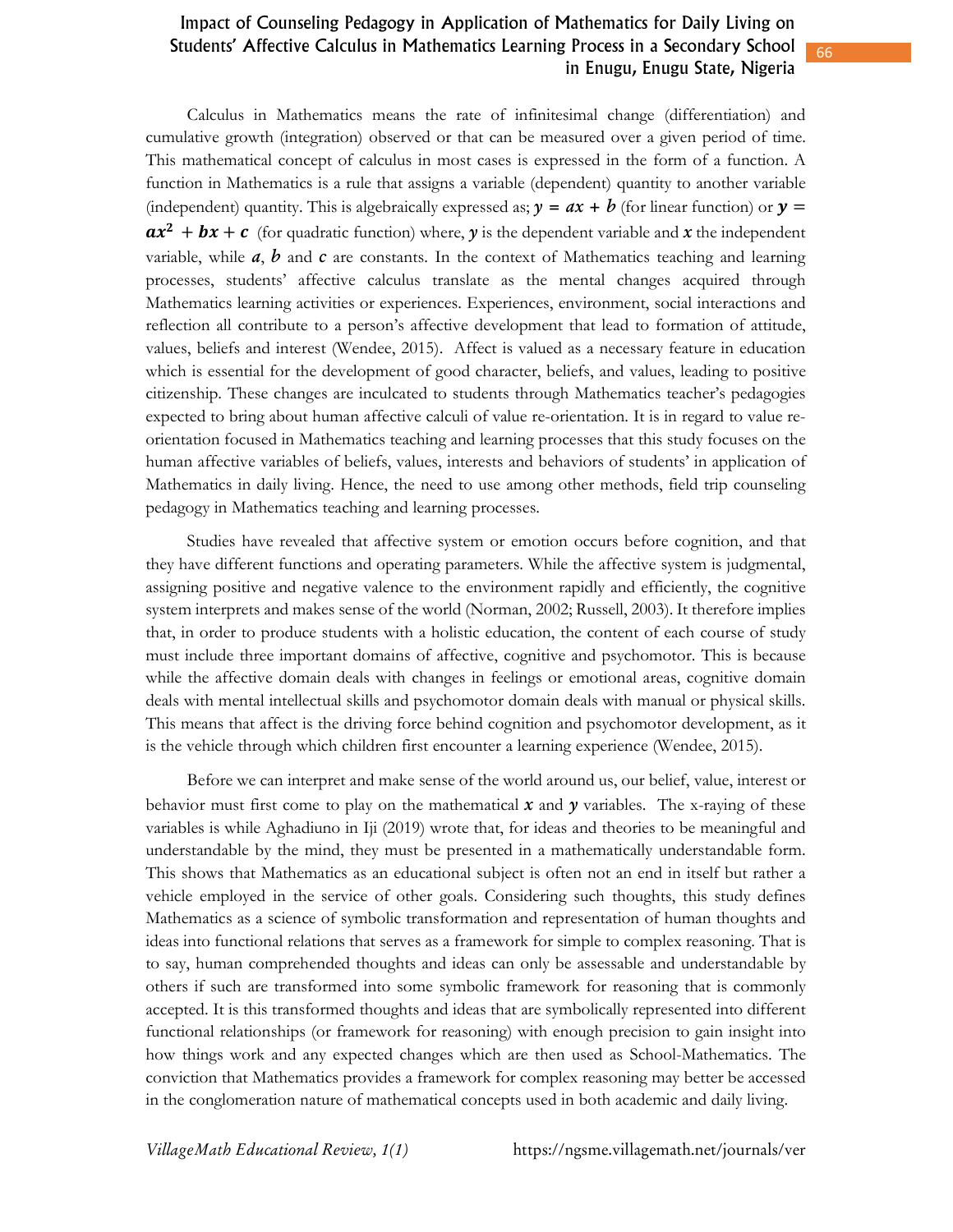Mathematics teaching and learning as it concerns the affective domain is aimed at educating the students to live responsible, creative, and fulfilling lives. However, the Mathematics learnt can only have meaning if its applications are seen or felt directly by the students in their immediate environment (Ezenweani, 2010). This was the reasoning of Shechter, Durik, Miyamoto and Harackiewicz (2011) who posit that tasks which are perceived as valuable are more likely to be associated with a wide range of motivational outcomes, including better achievement. This means that the Mathematics for application in daily living can mostly be found in the students' affective system (emotion, value, interest and attitude). This is because the mathematical presentations of ideas are the bases of every thought process of the affective system. This also shows that, Mathematics plays the role of training the mind towards achieving life goals. Contributing on the development of human thought process and the training of the affect (psyche) for actualization of the human set goals, Etumudor (2013) wrote,

> The psyche is the essence of humanity; its greatest instrument is an indefinable creative entity of enormous people, subtlety and power that eludes all attempts to explain it. In psychology, the psyche is the centre of thought, feeling and motivation, consciously and unconsciously directing the body's reactions to its social and physical environment. The way it acts on environment finalizes how the world of humanity is shaped.

This helps to explain that change of attitude is more of self-set goals which are but a function of the affective qualities. Affective quality is the ability of an object or stimulus to cause changes in one's affect (mood, emotion, feelings) which is a fundamental aspect of human found to influence reflex, perception, cognition, and behavior (Norman, 2002; Russell, 2003). These affective qualities were propounded as taxonomy by Krathwohl, Bloom and Masia (1964).They include;

- i. *Quality of receiving*: That is when the students are listening and are being attentive to what their Mathematics teacher or other students are saying or doing. (This shows that one is aware of and/or is passively attending to certain events or stimuli).
- ii. *Quality of responding:* Such include, when students obey and comply with the Mathematics teacher's directives and lessons' instructions, and are participating in class activities as expected. (This shows that the students complies with instructions by attending or reacting to given instructions in positive ways).
- iii. *Valuing:* This is a case where a student displays behaviors consistent with one or more beliefs or attitudes in situations that he or she is not forced to comply or obey. That is, students who devotedly solve their Mathematics class-work (complete a task), solve Home-work and Assignment (complies to a given instructions) without been forced to do so are said to have value for the study of Mathematics.
- iv. *Organizing:* Incorporating values into life by being committed to a set of values and displaying or communicating his or her beliefs or values in other ways (The students show their adherence to clarity of arrangement and presentation of solutions to any given Mathematics task, e.g., keep track of writing date at the top left corner of their note always, being punctual to Mathematics lessons, been consistent to standing instructions).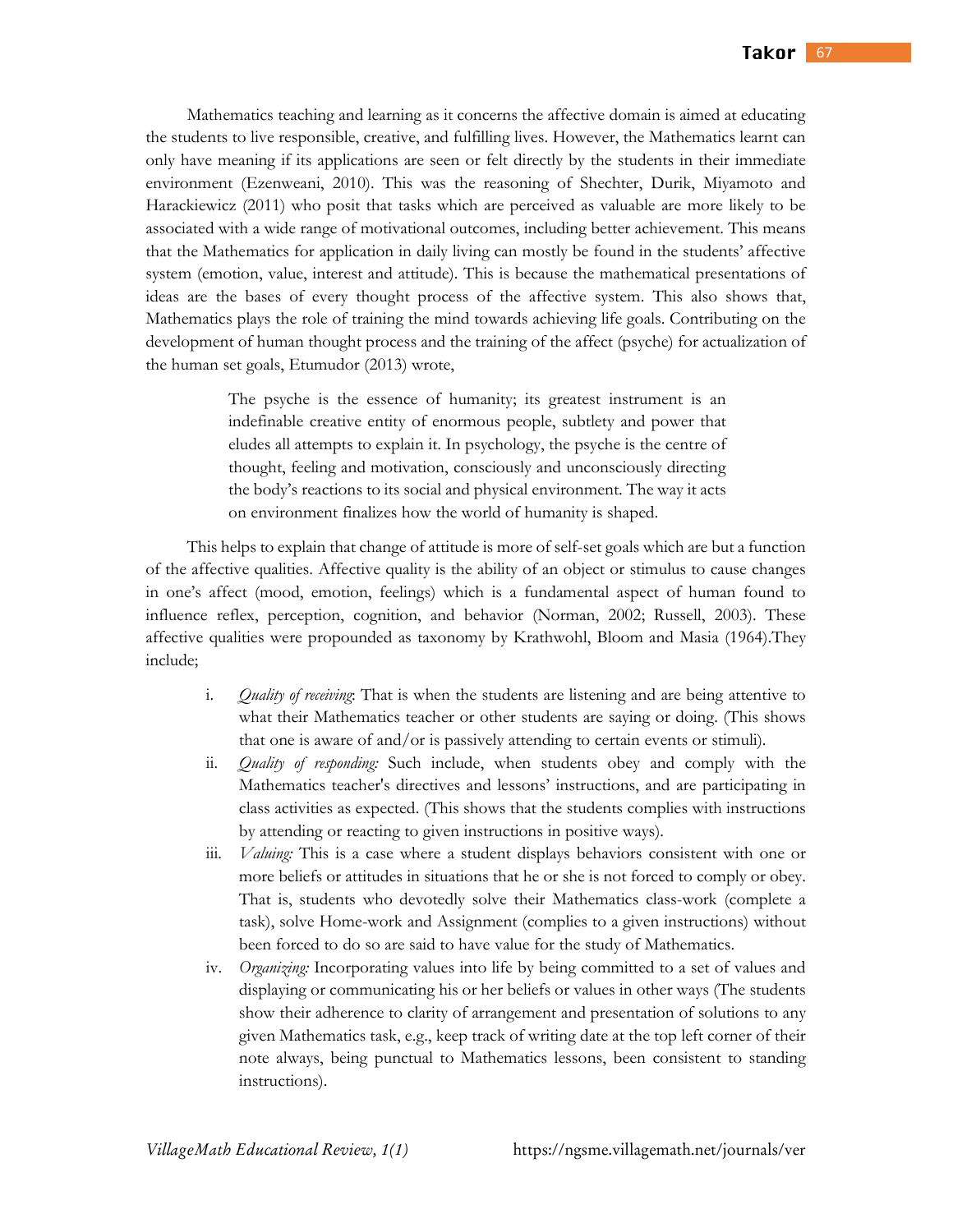v. *Characterization:* Displaying consistency between once feelings, thoughts, and behaviours.

It was the interpretation of such affective qualities that made Keller (2001) to title his book *"Attitude is Everything"*. This is so, because these affective qualities are all based on attitude of the individual. With regard to Mathematics teachers and students, these qualities are more focused on students. Mathematics teachers however, do mandatorily observe such personal qualities by taking students' attendance in each Mathematics lesson, prompt marking of notes, punctuality to class and other school functions (hardworking), dressing simple and neat, tact, politeness, honesty, friendliness, confident and competency (Yousef & Balaramulu, 2013). In addition to such qualities, the affective calculus in the Mathematics classroom is all about obedience and compliance innovations.

The Mathematics teacher ignites this change in the students through his repertoire of teaching pedagogies. That means in every Mathematics classroom, teacher's attitudes and instructions/comments are the key to change in affective system of the students. This is because attitude is a learned predisposition to respond positively or negatively to a specific object, situation, institution, or person (Aiken, 2000). Thus, attitude affects what people do and it reflects who they are, hence, it is a determining factor of people's behavior. Keller (2001) defined attitude as your mental filter through which you experience the world. According to Fishbien and Ajzen in Lai (2017), attitude is the individual's evaluation of an object. Attitudes are affective and are based upon a set of beliefs about the object of behavior. Hence, to be able to make students change their attitude about Mathematics, be self-reliant and earn their living, Mathematics teachers need sound pedagogical reasoning and actions to impact positively on students' development of attitude towards Mathematics for self-reliance.

Sirohi (2013) in a study examined the career maturity of secondary school students by gender, type of school and vocational guidance provisions and to know the perception of students about vocational guidance services in their schools. The researcher draws a sample of 160 students from eight secondary schools through stratified sampling technique. The quantitative and qualitative analysis of data revealed among others findings that students in schools with vocational guidance and counseling provisions show high career maturity in self-awareness and occupational information as compared to none from those schools which are deprived of these provisions, similarly in choosing a job, the students who are privileged to be exposed to the guidance and counseling programmes show much higher career maturity than their underprivileged counterpart.

Dabone, Graham and Fabea (2015) in their study investigated impact of guidance and counseling services on academic performance in Dormaa Central Municipality of the Brong-Ahafo Region of Ghana. The study used a pre-test and post-test control group design with a study sample of 40 students. The study analyses revealed that significant difference was realized between posttest scores of experimental and control group with regards to academic performance.

Also, Tuchili and Ndhlovu (2016) in their study investigated effects of guidance and counseling services on students' interpersonal, study, vocational and problem-solving skills in selected public universities in Zambia. The study used a correlational design and sampled 105 university students. Using an in-depth interview guides, focus group discussions and questionnaires, the researchers collected data that was analyzed. The study founding reveals that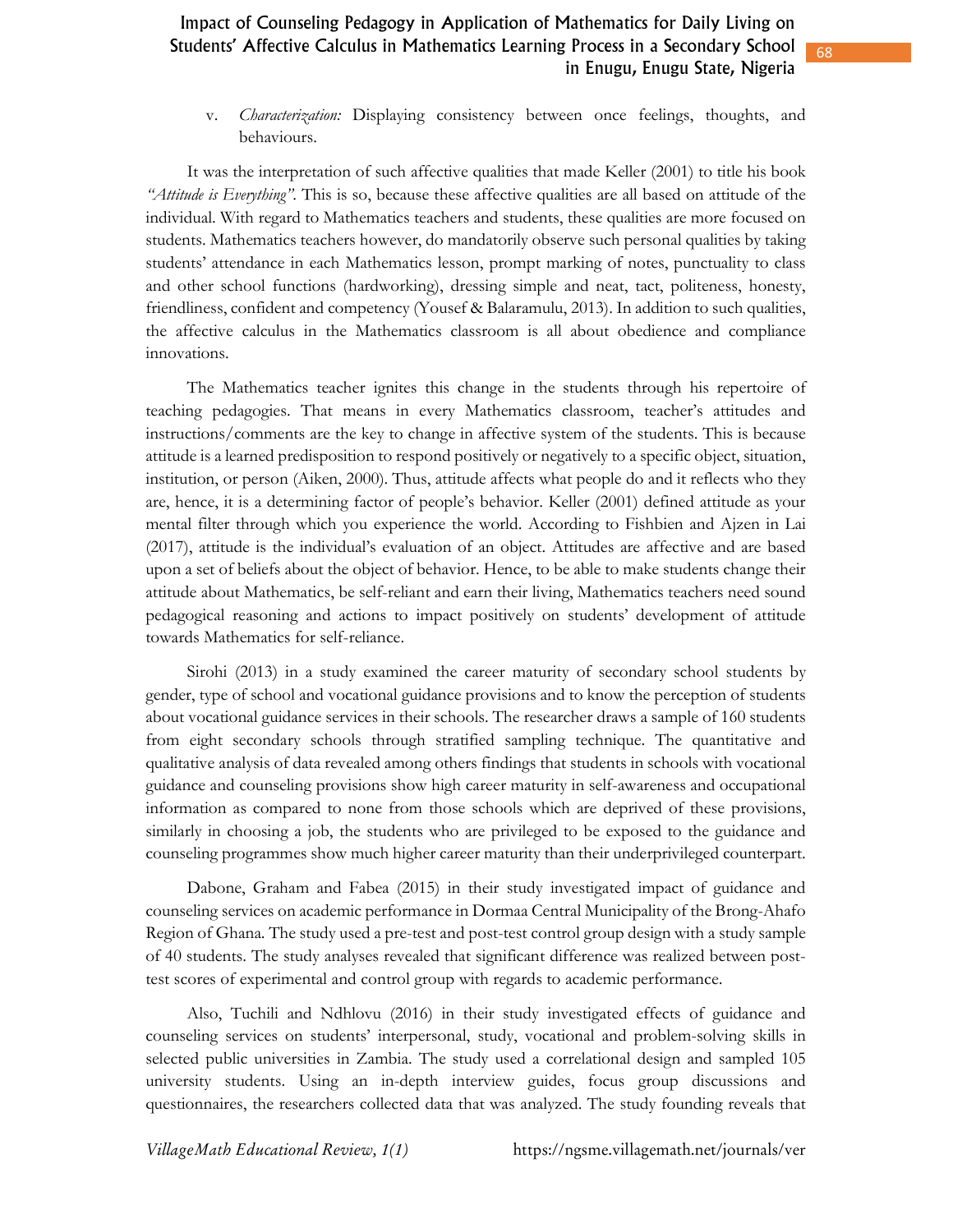there was statistically significant difference between students who received guidance and counseling services and those who did not. They concluded that students who received guidance and counseling services were better developed in interpersonal, study, vocational and problemsolving skills than their counterparts in the control group.

These may be some indications that with good pedagogical repertoire, Mathematics teachers will be able to buttress before their students the assertion by Odumosu, Oluwayemi, and Olatunde (2012) that Mathematics is the carpenter's hammer, tailor's tape, artist's pencil, barber's clipper, hair dresser's comb, journalist's pen, broadcaster's microphone, doctor's stethoscope and lawyer's wig. Such will explain why there is no Mathematics in a job title but there is plenty of Mathematics in the job itself.

The centrality of counseling and field trip in student's Mathematics learning is rooted in affective-cognitive consistency theory which examines the relationship between affective variables of attitudes and beliefs and posits that individuals are in an unstable state when their attitudes towards an object, event or person and their knowledge about that object, event, or person are inconsistent (Simonson & Maushak in Miller, 2005). The theory suggests that the affective component of the attitude system may be changed by providing new information (changing the cognitive component) via a persuasive message. Thus, once the individual has processed the new information, he or she will undergo an attitude change to bring the knowledge and affect into harmony. Also, according to Dales' Cone of Experience, life is 10% what happens to you (information received) but 90% is reaction to what happens to you (Davis & Summer, 2015). That means there is nothing either good or bad but only thinking makes it so. Hence, the need for field trip so as to have firsthand experience with tailors that can change students' thinking about Mathematics.

#### **Statement of the Problem**

Mathematics originates from human thought, ideas and actions, yet applying school Mathematics for daily living is said to have no common link. Students continue to ask how they can apply the famous *x* and *y* variables of Mathematics in their various life endeavors as they leave school system. Mathematics teachers have tried to use real life analogy, diagrams and explanations among other pedagogies to relate Mathematics to human daily activities, yet that correlate has not received very positive acceptance among learners of Mathematics.

Researchers worldwide have been striving for better ways of teaching and learning Mathematics by integrating counseling pedagogical approach. To this end, research has revealed that learning at any point in time involves all the three domains; however, affect or emotion do occurs before cognition, then psychomotor. It is the affective in its judgmental functions that do assign positive or negative valence to the environment before cognitive can interpret and makes sense of the world. Research also has shown that tasks that are perceived as valuable are more likely to be associated with a wide range of motivational outcomes.

The inadequacies of other approaches and methods to link school Mathematics with daily life applications has necessitated Mathematics educators to advocate counseling pedagogy in Mathematics teaching and learning processes. Thus, will field trip counseling pedagogy in Mathematics teaching and learning that take students out of to interact with tailors enhance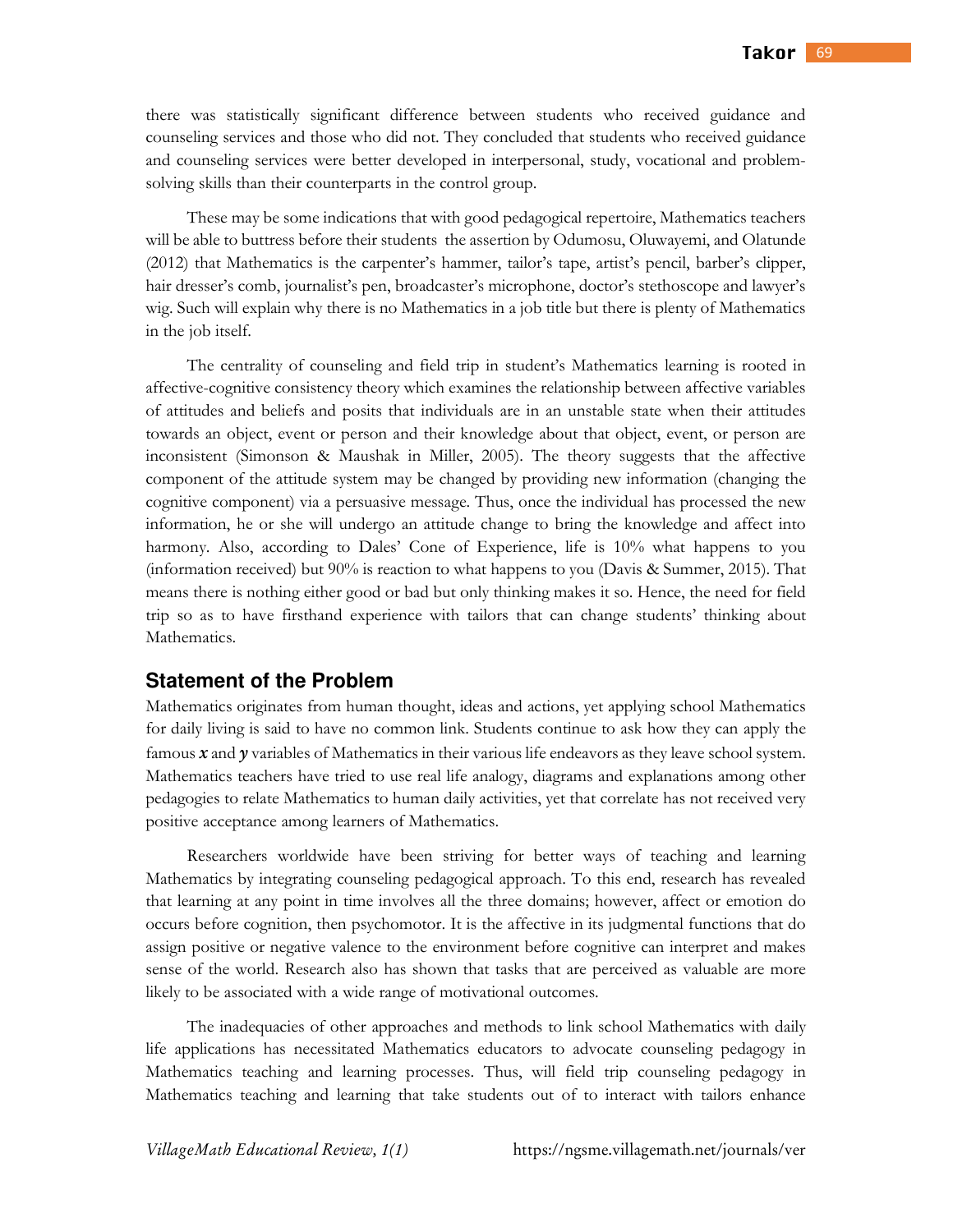students' belief in, value for, interest in and behaviour towards application of Mathematics in daily living?

## **Purpose of the Study**

The main purpose of this study was to identify the applications of Mathematics in daily living outside school system using tailoring activities. Specifically, the study sought to:

- i. Determine the extent to which students believe in the application of mathematics for daily living after counselling/interaction with tailors.
- ii. Determine the extent to which students value the application of mathematics for daily living after counselling/interaction with tailors.
- iii. Determine the extent to which students become interested in the application of mathematics for daily living after counselling/interaction with tailors.
- iv. Determine the extent to which students positively behave towards the application of mathematics for daily living after counselling/interaction with tailors.

## **Research Questions**

The following research questions guided the study:

- i. To what extent do students believe in the application of mathematics for daily living after counselling/interaction with tailors?
- ii. To what extent do students value the application of mathematics for daily living after counselling/interaction with tailors?
- iii. To what extent do students become interested in the application of mathematics for daily living after counselling/interaction with tailors?
- iv. To what extent do students positively behave towards the application of mathematics for daily living after counselling/interaction with tailors?

## **Methodology**

The design of this study was a survey design. This used a questionnaire drawn up to sought students' opinion on their belief for, value for, interest in, and behaviour towards Mathematics applications in daily living. The target population for this study was the entire senior secondary three (SS3) students who are about leaving school for life endeavors. The study engaged a sample of 109 (65 male, and 44 female) senior secondary school three (SS3) students. Calculus, a mathematical concept under algebraic processes that teaches about the rate of infinitesimal change, was the focused of the field trip counseling lesson for students to be able to connect Mathematical concepts and their applications for successful daily living. This was aimed specifically at unlocking students' Mathematical potentials relative to their practice of daily trades and strengthening students' changes regarding their beliefs, values, interest, and behavior acquired over the years about Mathematics and its applications.

The instrument used for the study was Mathematics Applications in Daily Living (MADL) questionnaire. The survey instrument, in four sub-scales, sought students' beliefs in, value for, interest in, and behavour towards Mathematics on a four-point scale questionnaire in the form of Very Great Extent (VGE), Great Extent (GE), Less Extent (LE) and No Extent (NE) weighted 4, 3, 2 and 1 accordingly. This instrument consists of twenty (20) items on tailoring which were developed by the researcher. The instrument was validated by two experts in Mathematics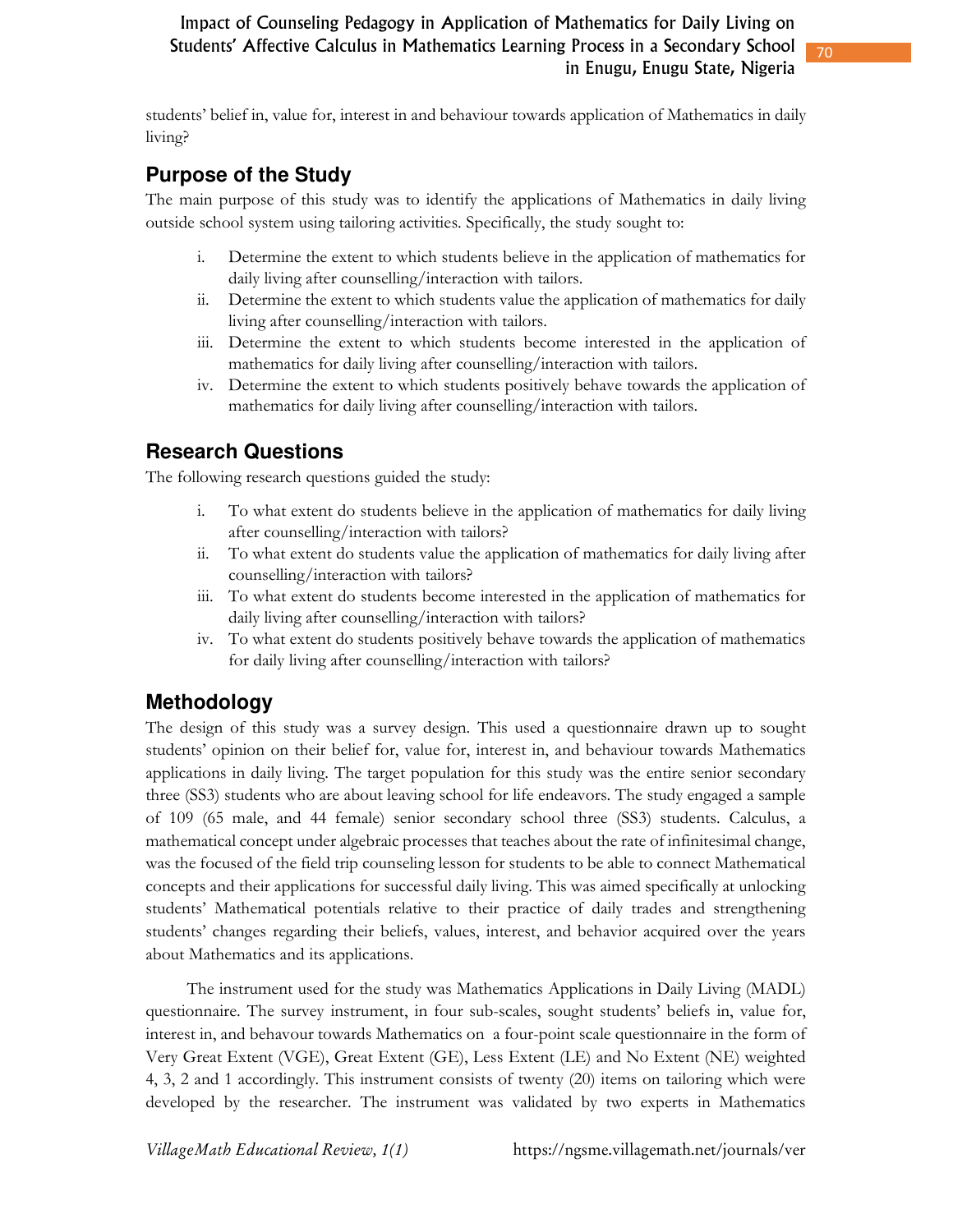Education, one expert in Measurement and Evaluation and two Mathematics teachers. A reliability index of 0.81, 0.87, 0.85 and 0.80 (with an overall coefficient of reliability of 0.83) was established for the instrument's four sub-scales using Cronbach Alpha  $(\alpha)$ .

The instrument was administered by the researcher after counseling the students. The instrument was completed by the students as they interacted with the tailors and seamstresses in their complex. The data collected and collated was analyzed using the descriptive statistic of mean and standard deviation. To arrive at a decision, items that were positively skewed which had a mean score of 2.5 and above were accepted, implying Great Extent; while any item with a mean score less than 2.5 were rejected, No Extent. For negatively skewed (i.e., negatively worded) items, the revise was the case.

### **Results**

#### **Research Question One**

To what extent do students believe in the application of mathematics for daily living after counselling/interaction with tailors?

| $S/N0$ .       | Items                                                                                                          | VGE | <b>GE</b> | LE           | <b>NE</b> | Mean | <b>SD</b> | Decision        |
|----------------|----------------------------------------------------------------------------------------------------------------|-----|-----------|--------------|-----------|------|-----------|-----------------|
| 1.             | Tailors belief much in the use<br>of Mathematics concepts of                                                   | 58  | 51        | $\Omega$     | $\Omega$  | 3.54 | 0.50      | Great<br>Extent |
|                | estimation and approximation<br>in every transaction.                                                          |     |           |              |           |      |           |                 |
| 2.             | Tailors belief much in the use<br>of Mathematics concept of<br>units of measurement in their<br>everyday work. | 63  | 46        | $\Omega$     | $\Omega$  | 3.58 | 0.49      | Great<br>Extent |
| 3              | Tailors belief they make use of<br>the concept of fraction every<br>day.                                       | 55  | 54        | $\Omega$     | $\Omega$  | 3.50 | 0.50      | Great<br>Extent |
| $\overline{4}$ | Tailors belief in their use of<br>the Mathematics concept of<br>parallel every day.                            | 49  | 60        |              | $\Omega$  | 3.42 | 0.49      | Great<br>Extent |
| 5              | Tailors belief in their use of<br>the Mathematics concept of<br>reflection and symmetry every<br>day.          | 48  | 61        | $\theta$     | $\Omega$  | 3.56 | 0.49      | Great<br>Extent |
|                | <b>Total/Cluster Mean</b>                                                                                      | 273 | 272       | $\mathbf{0}$ | $\bf{0}$  | 3.52 |           | Great<br>Extent |

**Table 1: Students' Beliefs in the Application of Mathematics for Daily Living in Tailoring Work** 

The data in Table 1 shows students responses after counseling/interaction with tailors. The result indicates that students have belief in application of Mathematical concepts in their daily living. This is evident in the cluster mean  $(\bar{x} = 3.52)$  of the five items on tailors belief in daily application of Mathematical concepts in their tailoring work. This implies that after counseling/interaction with tailors, students believe in the application of Mathematical concepts in resolving issues in daily living outside the school system to a great extent.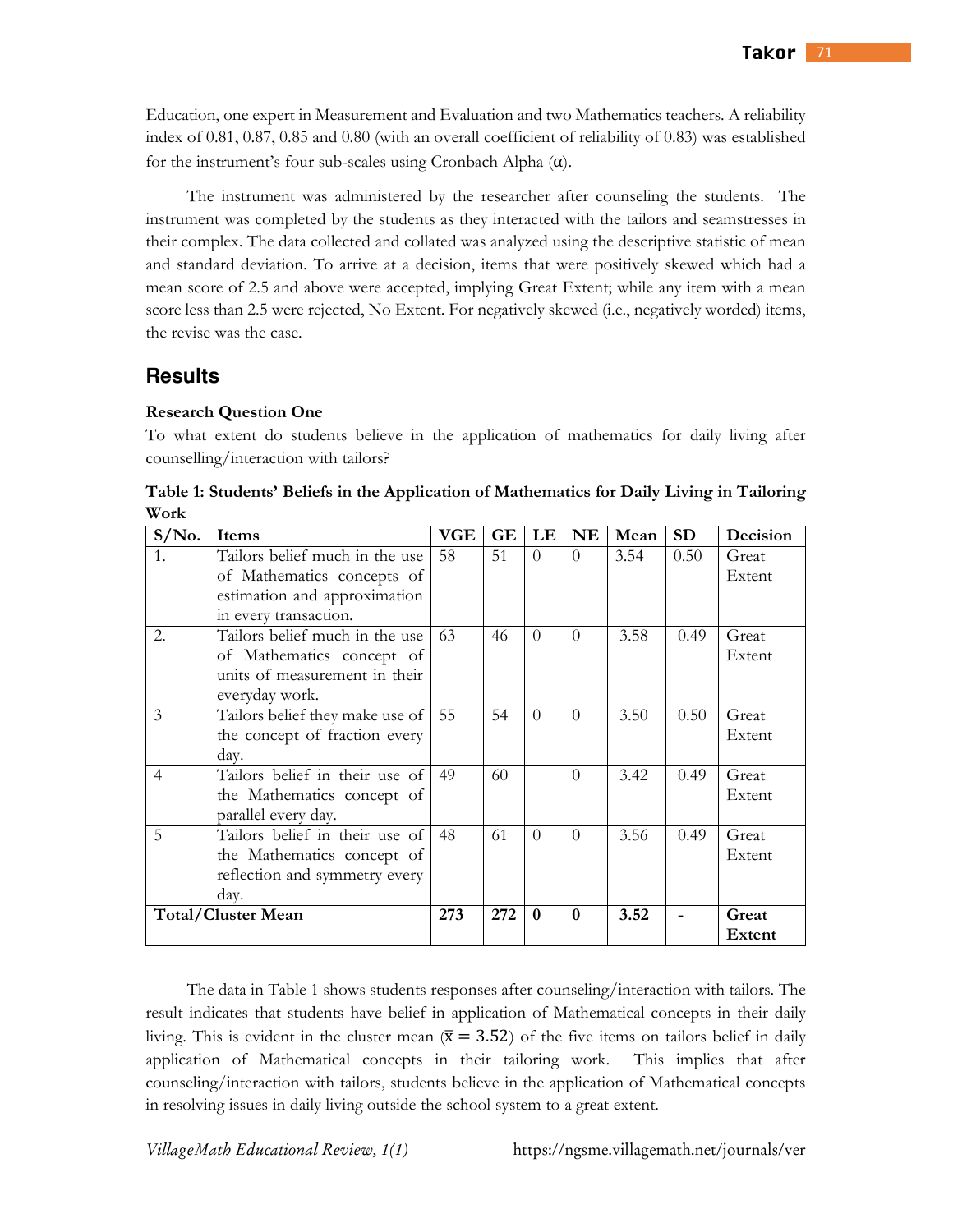#### **Research Question Two**

To what extent do students value the application of mathematics for daily living after counselling/interaction with tailors?

| $S/N0$ .                  | Items                           | <b>VGE</b> | GE  | LE       | <b>NE</b> | Mean | <b>SD</b> | Decision |
|---------------------------|---------------------------------|------------|-----|----------|-----------|------|-----------|----------|
| 6.                        | Tailors value the Mathematics   | 59         | 50  | $\theta$ | $\Omega$  | 3.46 | 0.50      | Great    |
|                           | concept of statistics so much   |            |     |          |           |      |           | Extent   |
|                           | for planning ahead.             |            |     |          |           |      |           |          |
| 7.                        | Tailors value their use of the  | 49         | 60  | $\Omega$ | $\Omega$  | 3.56 | 0.49      | Great    |
|                           | Mathematics concept<br>of       |            |     |          |           |      |           | Extent   |
|                           | proportion on every customer.   |            |     |          |           |      |           |          |
| 8.                        | Tailors value the use of the    | 56         | 53  |          | $\Omega$  | 3.61 | 0.49      | Great    |
|                           | Mathematics concept<br>- of     |            |     |          |           |      |           | Extent   |
|                           | similarity every day.           |            |     |          |           |      |           |          |
| 9.                        | Tailors value their use the     | 55         | 54  | $\Omega$ | $\Omega$  | 3.43 | 0.48      | Great    |
|                           | Mathematics<br>concept<br>- of  |            |     |          |           |      |           | Extent   |
|                           | congruence and equivalent       |            |     |          |           |      |           |          |
|                           | measures every day.             |            |     |          |           |      |           |          |
| 10.                       | Tailors' value their measure of | 47         | 62  | $\Omega$ | $\Omega$  | 3.43 | 0.49      | Great    |
|                           | the circumference of the waist, |            |     |          |           |      |           | Extent   |
|                           | arms, hips and wrists as being  |            |     |          |           |      |           |          |
|                           | relative to finding<br>the      |            |     |          |           |      |           |          |
|                           | perimeter.                      |            |     |          |           |      |           |          |
| <b>Total/Cluster Mean</b> |                                 | 266        | 279 | $\bf{0}$ | $\bf{0}$  | 3.50 |           | Great    |
|                           |                                 |            |     |          |           |      |           | Extent   |

**Table 2: Students' Values for Application of Mathematics for Daily Living in Tailoring Work** 

The data in Table 2 shows students responses after the counseling/interaction with tailors. The result indicates that students have value for application of Mathematical concepts in their daily living. This is evident in the cluster mean  $(\bar{x} = 3.50)$  of the five items on students' value for application of Mathematical concepts in daily living. This implies that after counseling/interaction with tailors, students value the application of Mathematical concepts in resolving issues in daily living outside school system to a great extent.

#### **Research Question Three**

To what extent do students become interested in the application of mathematics for daily living after counselling/interaction with tailors?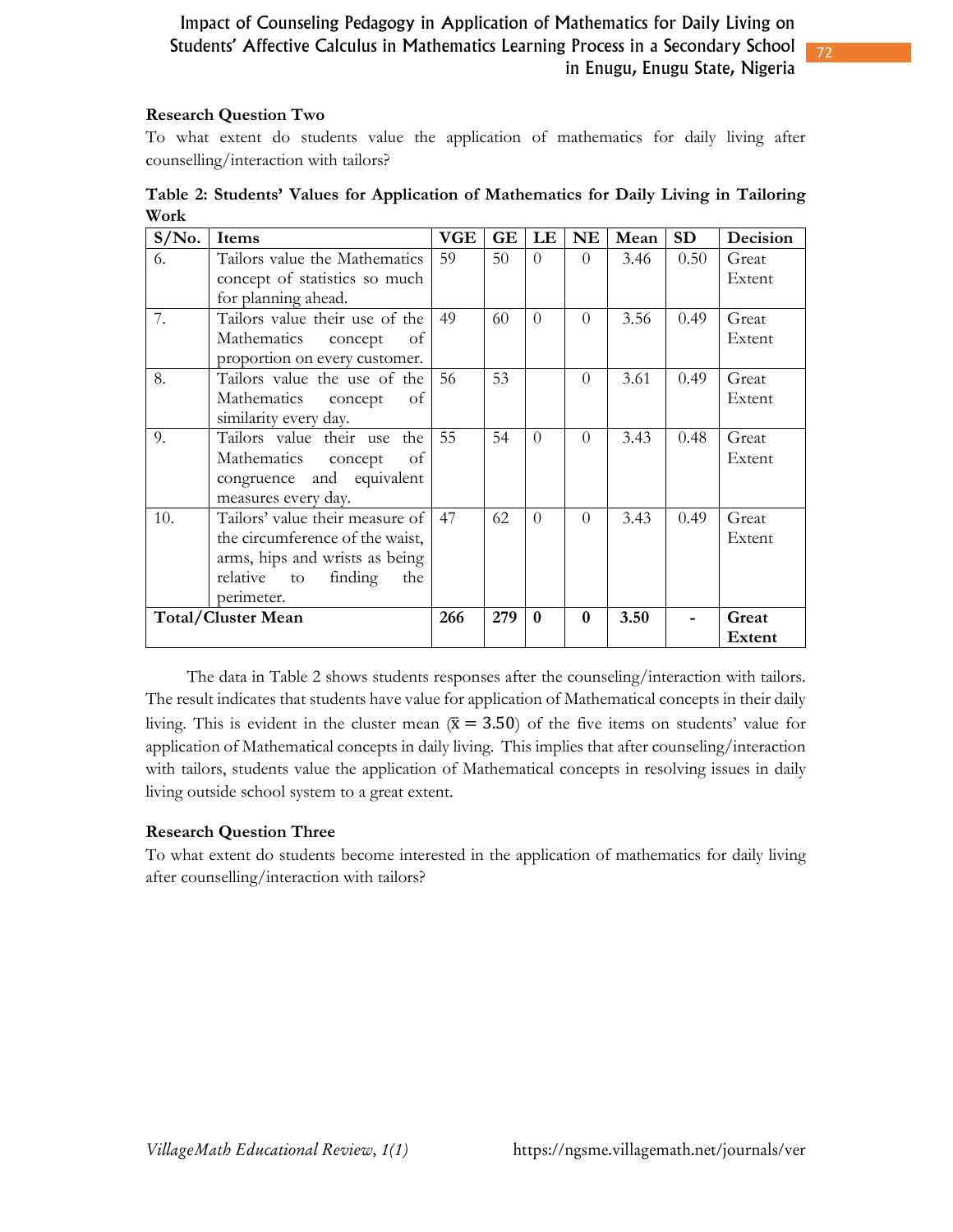| $S/N0$ .                  | Items                                                                                                                                                                                | <b>VGE</b> | GE  | LE           | NE           | Mean | <b>SD</b> | Decision               |
|---------------------------|--------------------------------------------------------------------------------------------------------------------------------------------------------------------------------------|------------|-----|--------------|--------------|------|-----------|------------------------|
| 11.                       | $\overline{m}$<br>interest<br>Tailors'<br>the<br>Mathematics<br>of<br>concept<br>because<br>of<br>variation<br>$\frac{1}{15}$<br>needs<br>they<br>customers'<br>encounter every day. | 65         | 44  | $\theta$     | $\Omega$     | 3.49 | 0.50      | Great<br>Extent        |
| 12.                       | tailoring, mathematics<br>In<br>knowledge is interesting when<br>analyzing, organizing,<br>planning and solving tailoring<br>work demands.                                           | 51         | 58  | $\Omega$     | $\Omega$     | 3.56 | 0.49      | Great<br>Extent        |
| 13.                       | In tailoring, it is interesting<br>observing material's fold<br>which represents an axis as<br>well as a line of reflection.                                                         | 50         | 59  | $\Omega$     | $\Omega$     | 3.45 | 0.49      | Great<br>Extent        |
| 14.                       | In tailoring, it is interesting<br>working with the knowledge<br>of plane shapes and their<br>properties.                                                                            | 53         | 56  | $\Omega$     | $\Omega$     | 3.52 | 0.50      | Great<br>Extent        |
| 15.                       | In tailoring, it is interesting<br>observing the concept of<br>statistics in records keeping.                                                                                        | 57         | 52  | $\Omega$     | $\Omega$     | 3.48 | 0.50      | Great<br>Extent        |
| <b>Total/Cluster Mean</b> |                                                                                                                                                                                      | 276        | 269 | $\mathbf{0}$ | $\mathbf{0}$ | 3.50 |           | Great<br><b>Extent</b> |

**Table 3: Students' Interest in Application of Mathematics for Daily Living in Tailoring Work** 

The data in Table 3 shows students responses after interactions with the tailors. The result indicates that students have interest in the application of Mathematical concepts in daily tailoring works. This is evident in the cluster mean ( $\bar{x} = 3.49$ ) of the five items on students' interest in application of Mathematical concepts in tailoring work. The implication is that after counseling/interaction with tailors, student became interested in the application of Mathematical concepts in resolving issues in daily living outside school system to a great extent.

#### **Research Question Four**

To what extent do students positively behave towards the application of mathematics for daily living after counselling/interaction with tailors?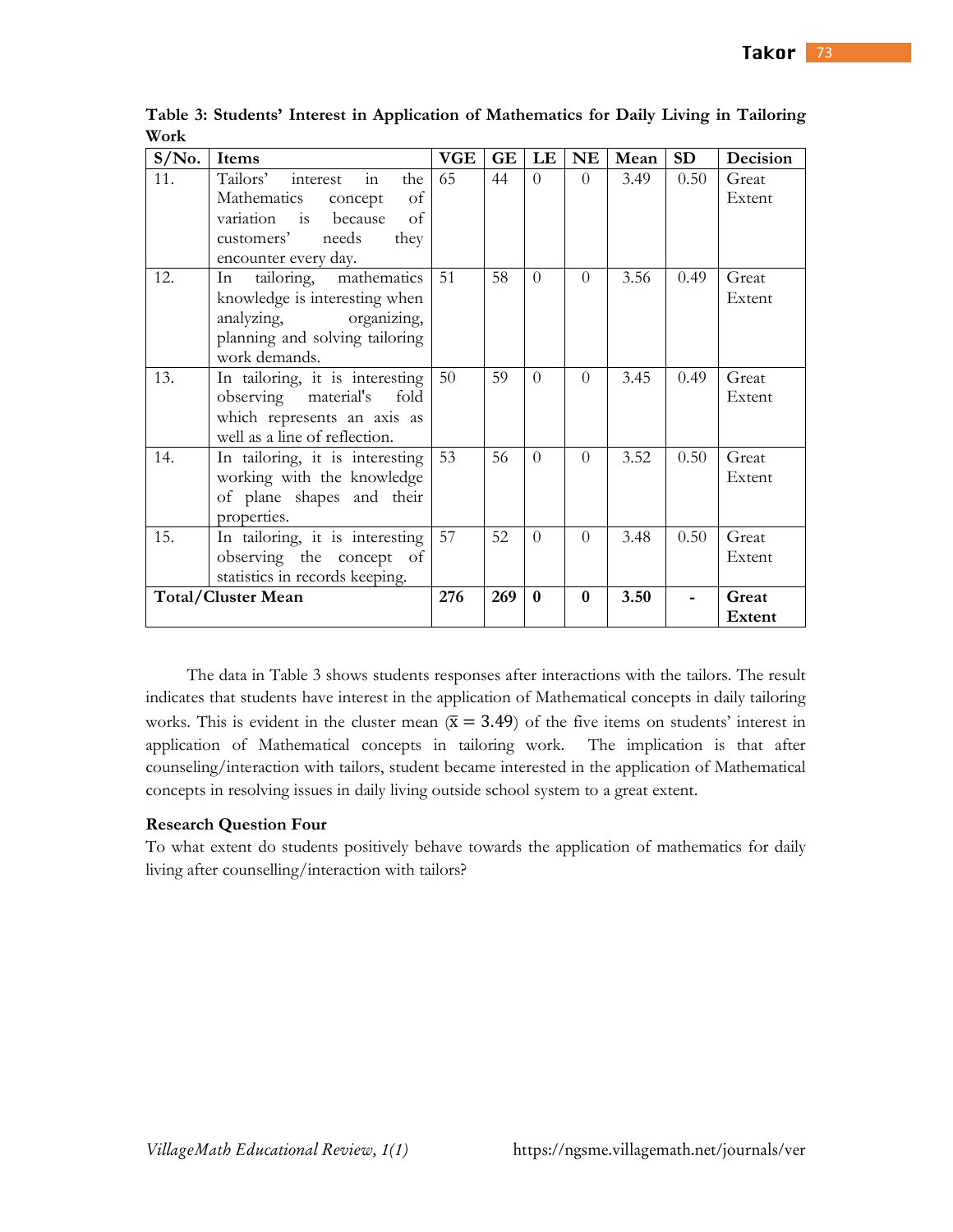| $S/N0$ .                  | Items                           | <b>VGE</b> | <b>GE</b> | LE       | <b>NE</b> | Mean | <b>SD</b> | Decision |
|---------------------------|---------------------------------|------------|-----------|----------|-----------|------|-----------|----------|
|                           | For tailors, the study<br>of    | 49         | 60        | $\Omega$ | $\Omega$  | 3.37 | 0.48      | Great    |
| 16.                       | mathematics is helpful<br>in    |            |           |          |           |      |           | Extent   |
|                           | development<br>for<br>moral     |            |           |          |           |      |           |          |
|                           | dealing with the public.        |            |           |          |           |      |           |          |
| 17.                       | Mathematics is very helpful in  | 48         | 61        | $\Omega$ | $\Omega$  | 3.61 | 0.49      | Great    |
|                           | the development of tailoring    |            |           |          |           |      |           | Extent   |
|                           | skills.                         |            |           |          |           |      |           |          |
| 18.                       | In tailoring, the knowledge of  | 60         | 49        | $\theta$ | $\Omega$  | 3.46 | 0.50      | Great    |
|                           | mathematics helps in            |            |           |          |           |      |           | Extent   |
|                           | character development.          |            |           |          |           |      |           |          |
| 19.                       | mathematics<br>tailoring,<br>In | 51         | 58        | $\Omega$ | $\Omega$  | 3.38 | 0.48      | Great    |
|                           | concept of inequality helps in  |            |           |          |           |      |           | Extent   |
|                           | the development of sense of     |            |           |          |           |      |           |          |
|                           | of<br>design<br>beauty<br>&     |            |           |          |           |      |           |          |
|                           | arrangement.                    |            |           |          |           |      |           |          |
| 20.                       | mathematics<br>tailoring,<br>In | 54         | 55        | $\theta$ | $\Omega$  | 3.50 | 0.50      | Great    |
|                           | concept of inequality helps in  |            |           |          |           |      |           | Extent   |
|                           | the development of sense of     |            |           |          |           |      |           |          |
|                           | arrangement and expenditure.    |            |           |          |           |      |           |          |
| <b>Total/Cluster Mean</b> |                                 | 262        | 283       | $\bf{0}$ | $\bf{0}$  | 3.46 |           | Great    |
|                           |                                 |            |           |          |           |      |           | Extent   |

**Table 4: Students' Behaviour towards Application of Mathematics for Daily Living in Tailoring Work** 

The data in Table 4 shows students responses after counseling/interactions with the tailors. The result indicates that students' behaviour towards application of Mathematical concepts in their daily living was encouraging (positive). This is evident in the cluster mean ( $\bar{x} = 3.46$ ) of the five items on students behaviour towards application of Mathematical concepts in tailoring works. This implies that after counseling/interaction with tailors, students positively behave towards application of Mathematical concepts in resolving issues in daily living outside school system to a great extent.

## **Discussion**

In all the research questions 1 to 4, the respondents opined from the given twenty items on tailoring that, based on the counseling lessons with teacher pedagogy which took them out on field trip, they have gain first-hand information and experiences from the tailors. They now can understand and explain what is meant by the Mathematics variables of *x* and *y* and its attendant applications in daily issues. These results support Goodykoontz (2008) who posit that developing students' attitudes in Mathematics depend among other factors teacher characteristics, teaching characteristics, classroom characteristics, assessments and achievement; and individual perceptions and characteristics. The finding also support the report of Tuchili and Ndhlovu (2016) that students who received guidance and counseling services were better developed in interpersonal, study, vocational and problem-solving skills. Again, the finding support Sirohi (2013) who found that students in schools with vocational guidance and counseling provisions show high career maturity in self-awareness, occupational information and higher career maturity than their underprivileged counterpart.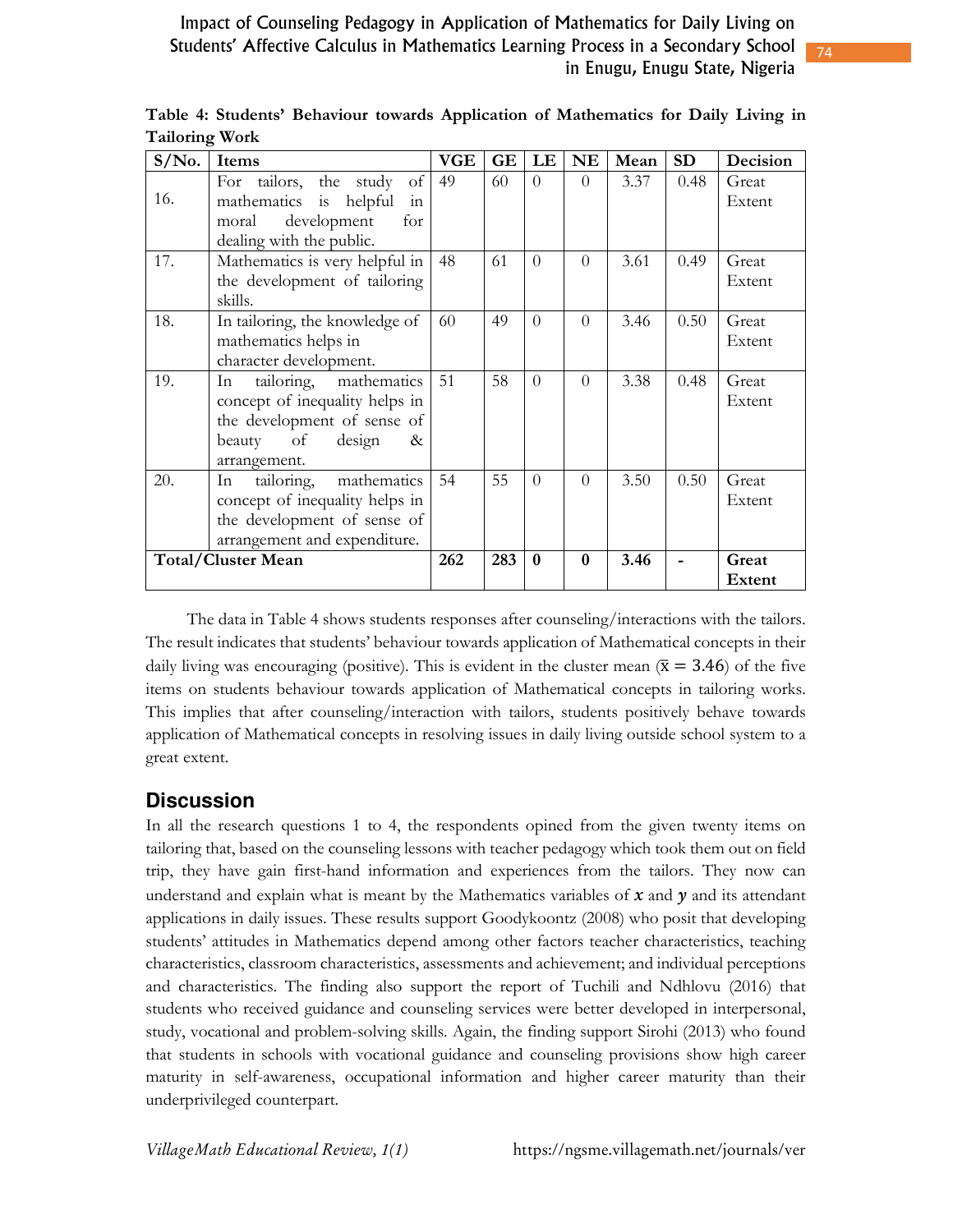Through the first hand information and experiences from the tailors, students in their individual perceptions and characteristics now believe Mathematics is not as abstract as they use to think. This is an attestation to Dales' Cone of Experience which state that life is 10% what happen to you (information received), and 90% how you react to it (Davis & Summer, 2015). That means, what you have learnt and know is 10%, the rest 90% is within the training that taught you how to find out what you did not know. You can acquire this through your attitude, emotion, behavior, feeling, etc., at every given situation.

### **Conclusion**

The result of Tables 1 to 4 above is an attestation that Mathematics teacher's counseling pedagogy which took the students out on a field trip, made impressive impact on the *affect* of the students. Their belief in, value for, interest in, and behaviour towards Mathematics is positive as evidenced in the mean ratings and standard deviations. The Mathematics teacher's use of counseling pedagogy seems to have positively influenced his students in developing their potentials, and achieving meaningful life goals for themselves and the society at large. Hence, counseling pedagogy is necessary for achievement in all the learning domains.

#### **Recommendations**

- i. Mathematics teachers need to use much counseling as part of their pedagogical repertoire.
- ii. Mathematics teachers need to use appropriate intervention to remedy affective situations appropriately at its foundational stage. This is because, Mathematics teachers deal more with the young who are tender, both physically and psychologically.
- iii. In academic subjects like Mathematics which looks so abstract to students, teachers need to take students out on field trip counseling pedagogy so that students could experience real life values of Mathematics as it is being practiced in business, offices, trade, etc. This may be conducted, if possible, every term.
- iv. There is need for school administrators to provide Mathematics teachers with enabling environment, facilities and personnel so as to make field trip counseling exercise in Mathematics learning each term's practice. This will enable Mathematics teachers to demonstrate most Mathematics concepts to their students during such field trips.

### **Suggestions for Further Study**

Other researchers are encouraged to replicate this research in other areas of daily activities such as Carpentry, Small Scale Farming (e.g., Poultry), Hair Dressing, among others, in order to see students' belief in, value for, interest in and behaviour toward Mathematics applications in daily living.

#### **Reference**

Aiken, R. L. (2000). *Psychological testing and assessment*. Boston, MA: Allyn and Bacon.

Attard, C. (2015). Engagement and mathematics: what does it look like in your classroom? Journal of Professional learning. Retrieved from; https://cpl.asn.au/sites/default/files/journal/Catherine%20Attard%20%20- %20Engagment%20and%20Mathematics.pdf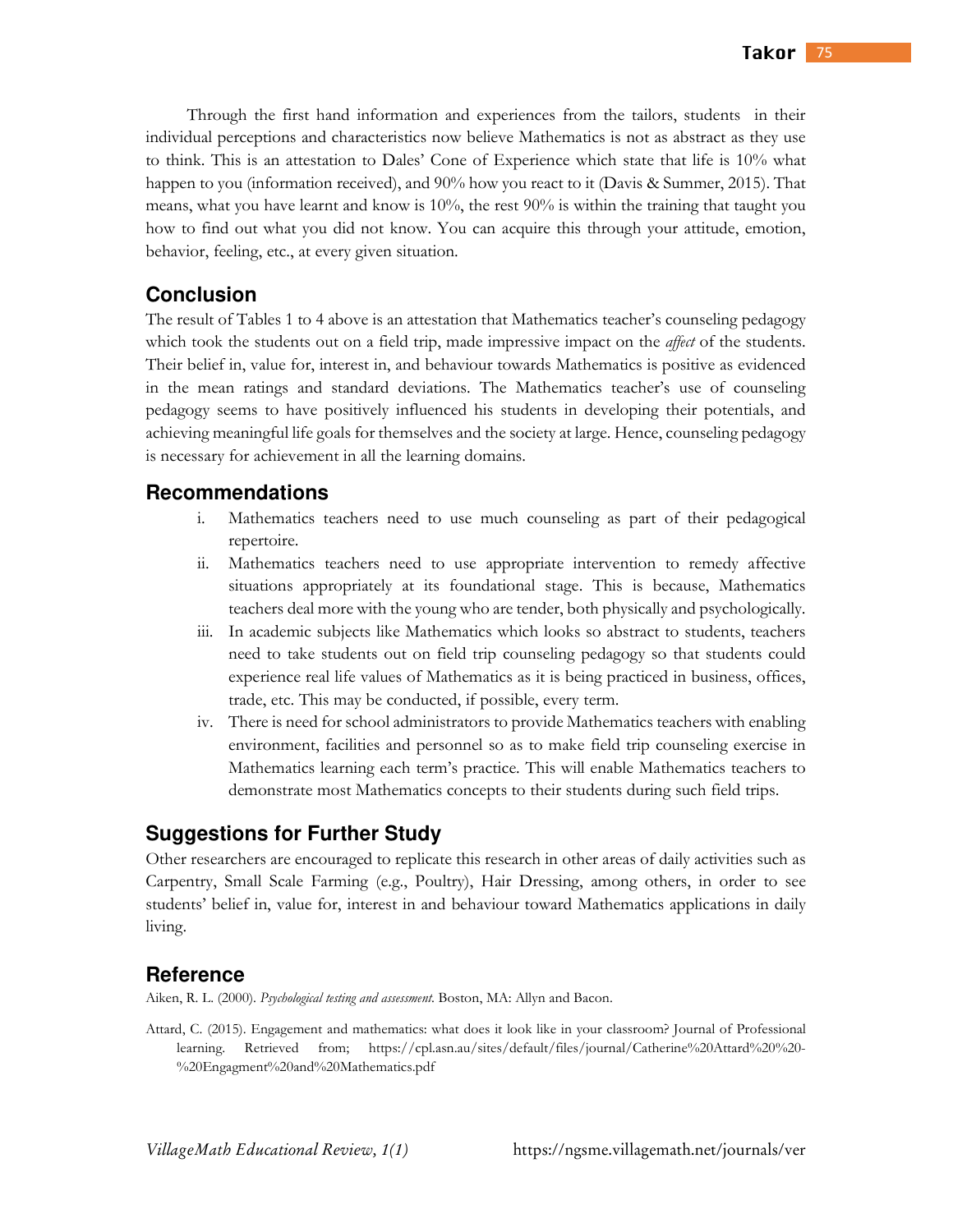- Bakar, N., Buckland, R. & Shaarani, A. S. (2016). Educators' guideline for writing the Affective Domain Courses in learning outcome. Proceedings of the International Conference on Education towards Global Peace. 1 – 19. Retrieved from http://www.iium.edu.my/capeu2016/wp-content/uploads/2017/02/024.pdf
- Behrendt, M. & Franklin T. (2014). A review of research on school field trips and their value in education. *International Journal of Environmental and Science Education, 9(3)*, 235-245. doi: 10.12973/ijese.2014.213a
- Boyd, B. L., Dooley, K. E. & Felton, S. (2006). Measuring Learning in the Affective Domain using Reflective Writing about a Virtual International Agriculture Experience. *Journal of Agricultural Education, 47(3)*, 24 – 32.
- Dabone, K, T., Graham, Y. A. & Fabea, I. B. (2015). Impact of Guidance and Counseling on Academic Performance. *Journal of Research on Humanities and Social Sciences, 5(8)*, 225 – 227.
- Davis, B. & Summers, M. (2015). Applying Dale's Cone of Experience to increase learning and retention: A study of student learning in a foundational leadership course, QScience Proceedings (World Congress on Engineering Education 2014). Retrieved from: http://dx.doi.org/10.5339/qproc.2015.wcee2014.6
- Etumudor, M. (2013). Citizenship Education and National Integration: The imperative of Developing the Psyche. *Academic Journal of Interdisciplinary Studies, 2(5)*, 179 – 185. Doi:10.5901/ajis.2012.v2n5p179
- Ezenweani, U. L. (2010). Esthetic Images Linking School and Societal Mathematics. *Abacus. The Journal of the mathematical Association of Nigeria. 35(1)*, 32- 45.
- Gresalfi, M .S. & Cobb, P. (2006). Cultivating students' discipline-specific dispositions as a critical goal for pedagogy and equity. *Pedagogies: An International Journal, 1(1)*, 49-57.
- Iji, C. O. (2019). Quest for Scientific Development in Nigeria: Insight and Issues. A Lead Paper Presented at the 7<sup>th</sup> Annual National Conference of the School of Sciences, College of Education, Oju, Benue State, Nigeria held from  $11^{th} - 15^{th}$  March, 2019.
- Katz, D. (1960). The Functional Approach to the Study of Attitudes. *Public Opinion Quarterly, 24(2)*, 163.
- Keller, J. (2001). Attitude is Everything. Retrieved from: http://www.AsAManThinketh.net.
- Krathwohl, D. R., BIoom, B.S. & Masia,B. B. (1964). *Taxonomy of educational objectives: The classification of educational goals*. Handbook II. Affective domain. New York: McKay.
- Lai, P. C. (2017). The literature review of technology adoption models and theories for the novelty technology. *Journal of Information Systems and Technology Management, 14(10)*, 21-38. DOI: 10.4301/S1807-17752017000100002
- Martin, A., Ryan, R. M. & Brooks-Gunn, J. (2010). When fathers' supportiveness matters most: Maternal and paternal parenting and children's school readiness. *Journal of Family Psychology, 24(2)*, 145–155. doi: 10.1037/a0018073.
- Miller, M. (2005). Teaching and learning in affective domain. In M. Orey (Ed.), Emerging perspectives on learning, teaching, and technology. Retrieved October 14, 2018, from http://projects.coe.uga.edu/epltt/
- Norman, D.A. (2002). Emotion and design: Attractive things work better. *Interactions: New Visions of Human-Computer Interaction, IX(4)*, 36-42. 7.
- Odumosu, M.O., Oluwayemi, M.O. & Olatunde, T.O. (2012). Mathematics as a tool in technological acquisition and economic development in transforming Nigeria to attain vission 20:2020. Proceedings of Annual Conference of the Mathematical Association of Nigeria. 199- 207.
- Okoye, A. U. (2010). *Counselling in the industrial setting Visa Vis industrial relation*. Aroka: Erudite Publishers.
- Oviogbodu, C. O. (2015). Perceived impact of guidance and counseling in the development of Niger Delta Region. Paper present at Niger Delta University conference with the theme: education and sustainable development in the Niger Delta region of Nigeria. Held at the University Entrepreneur Center new site Niger Delta University, Wilberforce island, Amasoma, Bayalsa State Nigeria from 9th – 12th August.